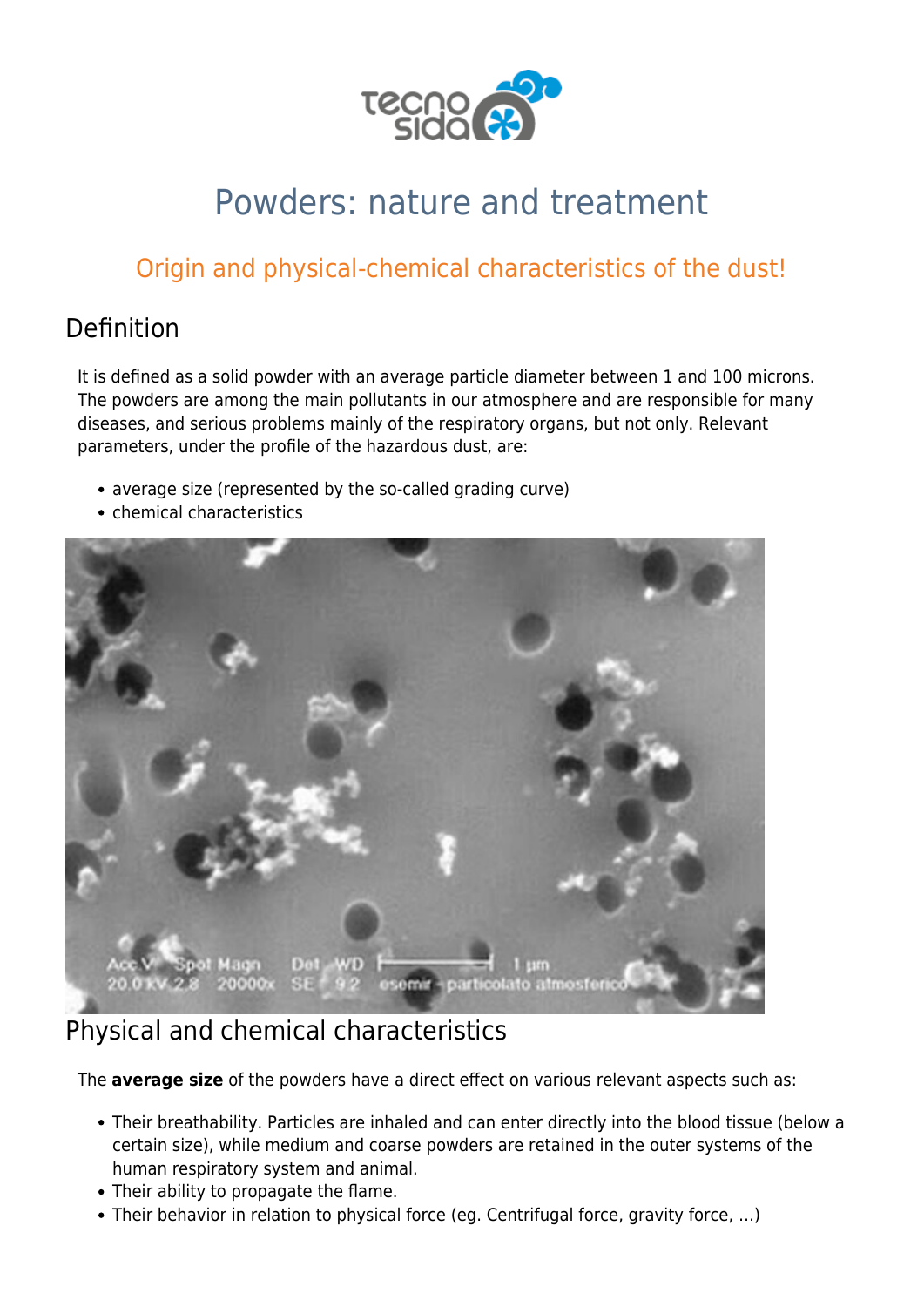In relation to the size of the particles, we often talk about particle size or size distribution. These are tools and diagrams resulting from specific screening tests, which accurately represents the dimensional performance of the powders contained in a sample (gas exhausted from industrial process, for example). In the field of [combustion](https://www.tecnosida.com/biomass-combustion-plants-and-by-products), for example, it is very important to perform an analysis of the [particle size](https://www.tecnosida.com/ultra-fine-dust-origin-and-effects-on-health-and-environment).

The **chemical characteristics** of the powders also affect several important aspects:

- The inflammability and explosiveness of these powders. Under certain conditions, the powders should be treated and managed using certified equipment built following specific regulations (see our article on powders and explosives and looks for insights about the [ATEX](https://www.tecnosida.com/atex-equipment-use-in-explosive-areas) [directive](https://www.tecnosida.com/atex-equipment-use-in-explosive-areas) and subsequent updates).
- The toxicity of certain compounds show respect to others.

## Origin and formation of dust

Dust originating from anthropogenic processes are derived by many operations, so that it is impossible to list them exhaustively. Among the main ones there are:

- Storage Operations, handling, pneumatic conveying, mixing, weighing and packing of dry bulk solid materials.
- Sanding operations, sandblasting, grinding, sanding, edging, cutting various kinds of surfaces and materials.
- Operations typical of polymers, elastomers and thermosets industrial field.
- Melting Operations of metallic materials, glassy and of other type.
- Operations combustion of solid material and waste.
- Painting Working with powder products
- Drying operations of solid or similar material.
- Operations of oxyfuel, plasma cutting, laser cutting
- Mechanical cleaning Surface operations.
- Welding work.